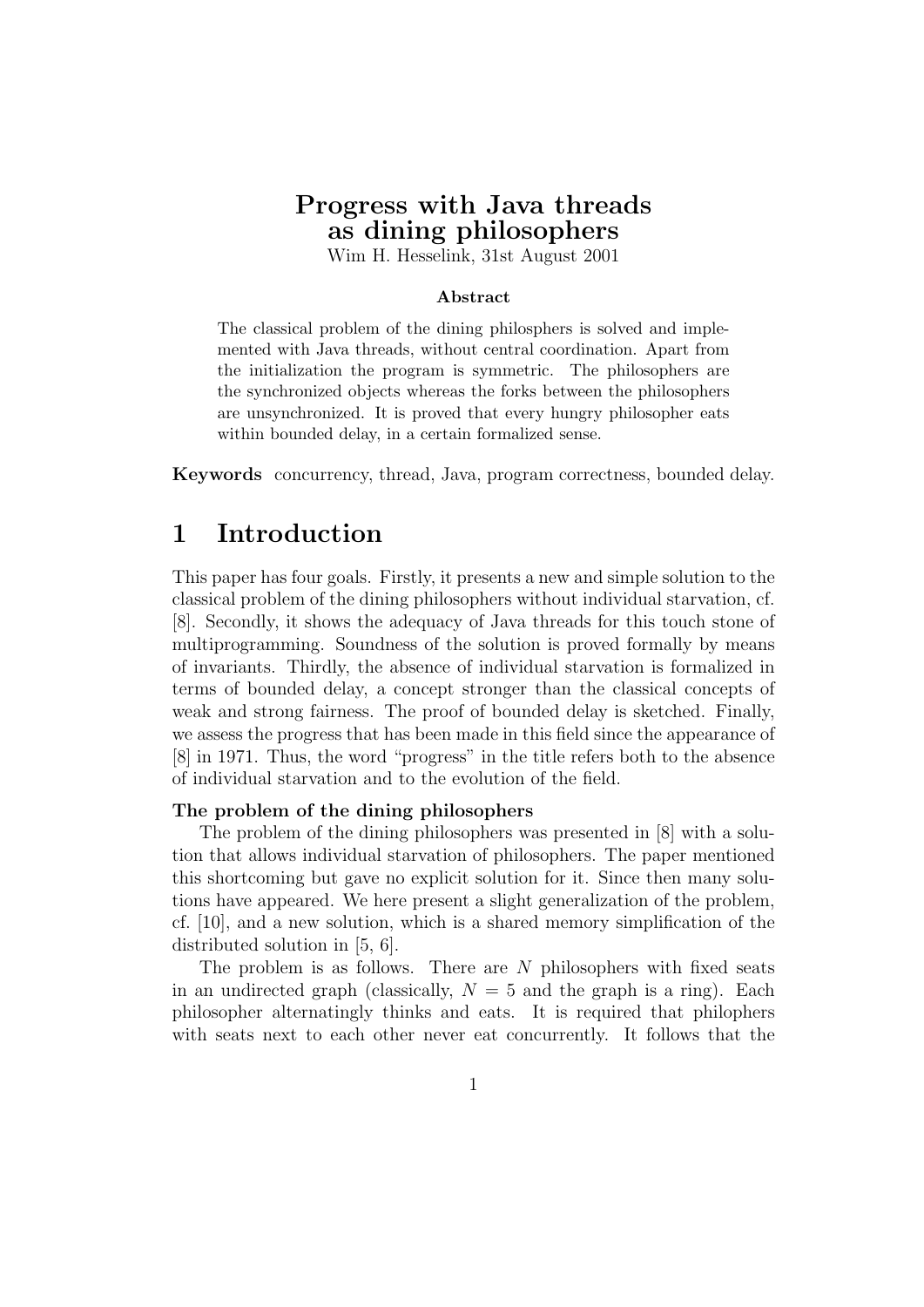neighbours of a hungry philosopher may conspire to keep him from eating forever by eating alternatingly. The progress requirement is therefore that every hungry philosopher is allowed to eat eventually.

For concreteness, we specify that the philosophers are threads that execute the repetition

```
(1) while (true) {
            think ;
            toTable() ;
            eat ;
            fromTable() ;
       }
```
The commands think and eat are supposed to be given. It is given that eat always terminates within bounded delay. The commands toTable and fromTable are to be refined in such a way that philosophers at neighboring nodes never eat concurrently and that every philosopher that calls toTable will eat within bounded delay.

#### Historical context

We don't aim at a historical survey. The next paragraphs are therefore only a very incomplete sketch. Yet, treating such an old problem with younger means asks for an assessment of the evolution of the field in the meantime.

The ideas of sequential processes and multiprogramming occur as early as 1968, when Dijkstra [7] introduced the semaphore, one of the first synchronization primitives. Synchronization by means of monitors was introduced in 1974/75 by Hoare [14] and Brinch Hansen [3]. Later, Milner [21] and Hoare [15] proposed algebraic approaches to processes. In [6], Chandy and Misra introduced UNITY as a programming formalism without any sequentialization. All this work on multiprogramming was mainly applied in operating systems design, since application programmers usually (wisely) kept to sequential programs.

This changed in the nineties, primarily because of the advance of windowing systems. Now, application programmers had to cope with concurrent threads of control and the term thread was introduced since, in the sphere of operating systems, the term process is also used for a collection of reserved resources, cf. [22]. Newer programming languages like ADA, SR, Modula-3, and Java, offered facilities for thread programming. In 1998, the POSIX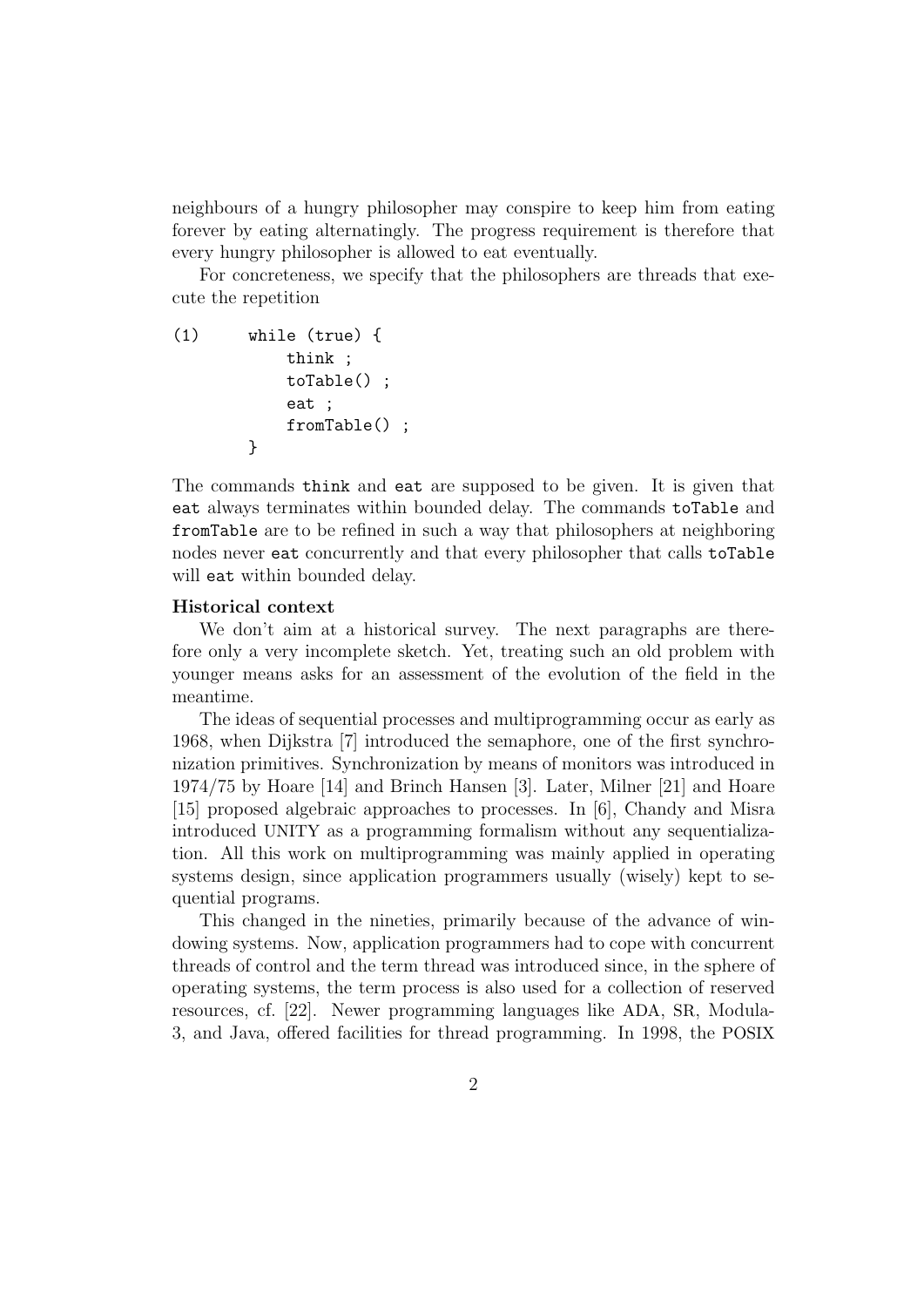committee specified a standard (1003.1c) for the handling of threads and their synchronization under UNIX, cf. [4]. The synchronization primitives of Modula-3, Java and the POSIX threads are variations of the monitors of Hoare [14] and Brinch Hansen [3].

Although the dangers of deadlock and individual starvation were wellknown in 1968, cf. [7], the formal analysis of progress properties of concurrent processes started around 1981 with the introduction of weak and strong fairness, cf. [18, 11, 16]. Roughly speaking, weak fairness means the assumption that, in every infinite execution, a step that is enabled from a certain point onward is taken infinitely often. Strong fairness means the assumption that, in every infinite execution, a step that is enabled infinitely often is taken infinitely often. Weak fairness is easily implemented, but, in general, strong fairness is regarded as too costly. Therefore, most programming formalisms are based on weak fairness, e.g., UNITY [6].

Weak and strong fairness have no implicationss for finite executions. So, in a solution of our problem that guarantees that every hungry philosopher will eventually eat under weak fairness, a hungry philosopher that has to wait indefinitely, can only complain after having reached immortality. We therefore prefer to use the concept of bounded delay or bounded fairness, as introduced in [13]. It is a formal concept that implies bounded delay in a realtime sense under weak assumptions on the scheduler and the processor(s).

#### Solutions and additional requirements

There are several solutions, e.g., the first solution of [10], that use global coordination. This is regarded as undesirable since it can lead to contention. We therefore stipulate that the only communication allowed is between neighbours. In Java terms, there must be no object with synchronized methods that can be called by all philosophers.

The simplest solution known to me is the second one of [10]: it uses an arbitrary numbering of the edges, associates a semaphore to every edge, and lets a hungry philosopher invoke its incident semaphores in the order of the numbering. This solution has bounded delay since Dijkstra's semaphores always have a waiting queue, as formalized in [20]. As an aside, if one would use the plain semaphore of [1], progress would require strong fairness (we leave this to the interested reader). The Java solution of [19] is a special case of this idea for  $N = 5$ . Notice that the edges (forks) are the synchronized objects in this solution.

We aim at a solution without an asymmetry as induced by a numbering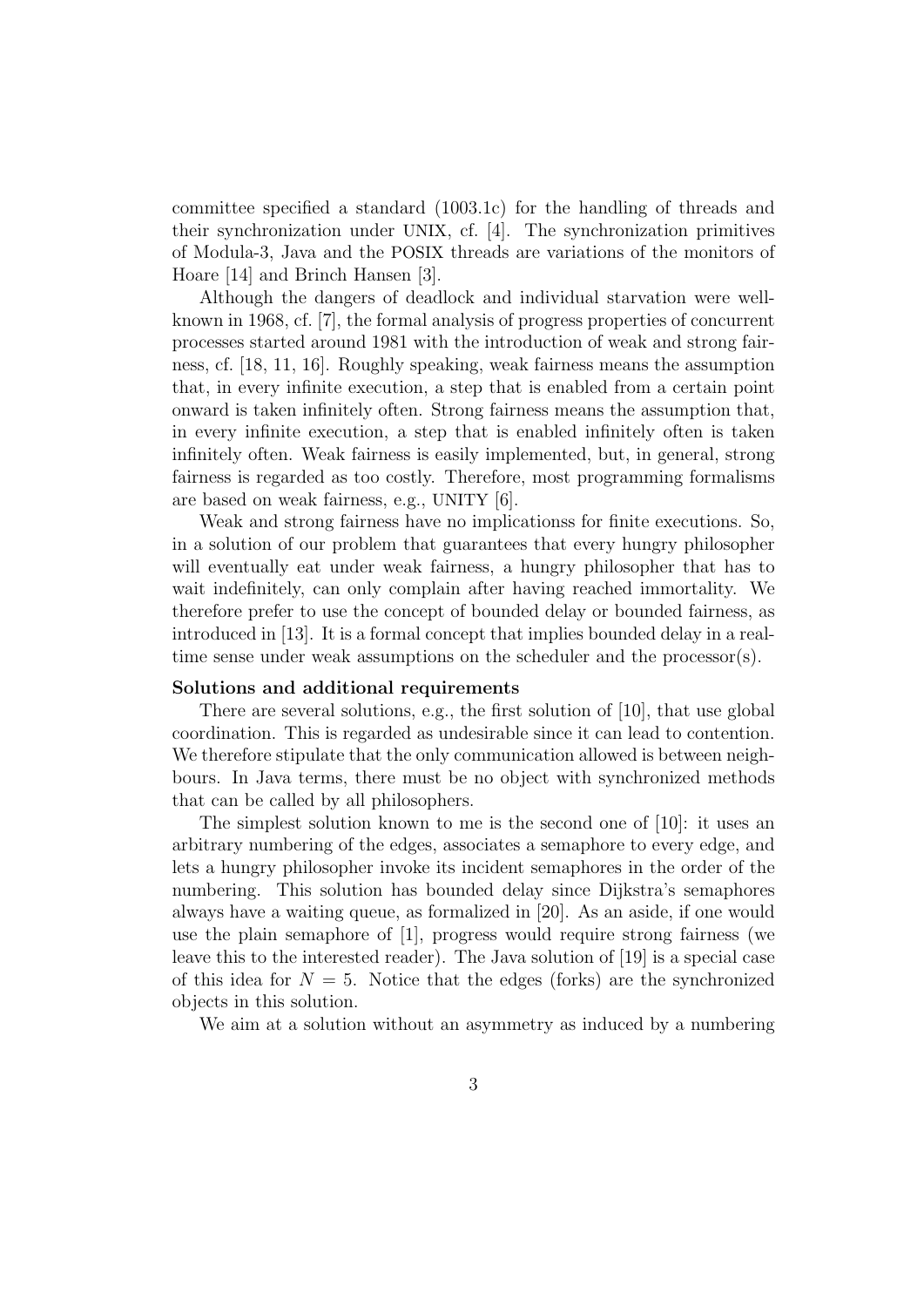of the edges. Yet, as shown in [17], any deterministic solution without global coordination has to be asymmetric. We therefore allow asymmetry in the initialization. In our solution, the nodes (philosophers) are the synchronized objects, not the edges (forks). It has the special feature that a philosopher that remains hungry when leaving the table, eats at least as often as its neighbours.

#### **Overview**

In section 2, we describe our solution in natural language. Section 3 contains the implementation in Java. In section 4, we give a formal proof of the safety property. Here we formalize the properties of Java's synchronized methods. Section 5 contains a definition of bounded delay and a proof that every philosopher that calls toTable will eat within bounded delay. Since our solution does not satisfy the condition of "economy" [5], we present two economic alternatives in section 6. In section 7, we evaluate our solution and discuss its migration to other synchronization primitives.

## 2 Using forks and borrowing them

We enforce the safety requirement in the traditional way by introducing one fork on every edge between philosophers and by stipulating that a philosopher can only eat when it holds the forks of all incident edges. This clearly implies that neighbours can never eat concurrently.

The problem now becomes: how does a hungry philosopher acquire the forks it needs for eating? There are several ways to regulate this. The simplest way that we know of is as follows: a philosopher that executes fromTable surrenders all its forks to its neighbours. This idea of scheduling by edge reversal [2] is due to [5]. It could be sufficient if the neighbours would be guaranteed to become hungry within bounded delay.

Since philosophers can think indefinitely, however, we have to allow a hungry philosopher to obtain a fork held and owned by a thinking neighbour. We do this by introducing the possibility that a philosopher borrows the fork. This raises the question what to do when the thinking neighbour gets hungry? Well, the owner can claim a borrowed fork back, when it is not yet in use.

This regulation does not yet preclude deadlock or individual starvation. Indeed, if all philosophers get hungry at the same time and the forks are distributed in such a way that no philosopher can eat, we have deadlock.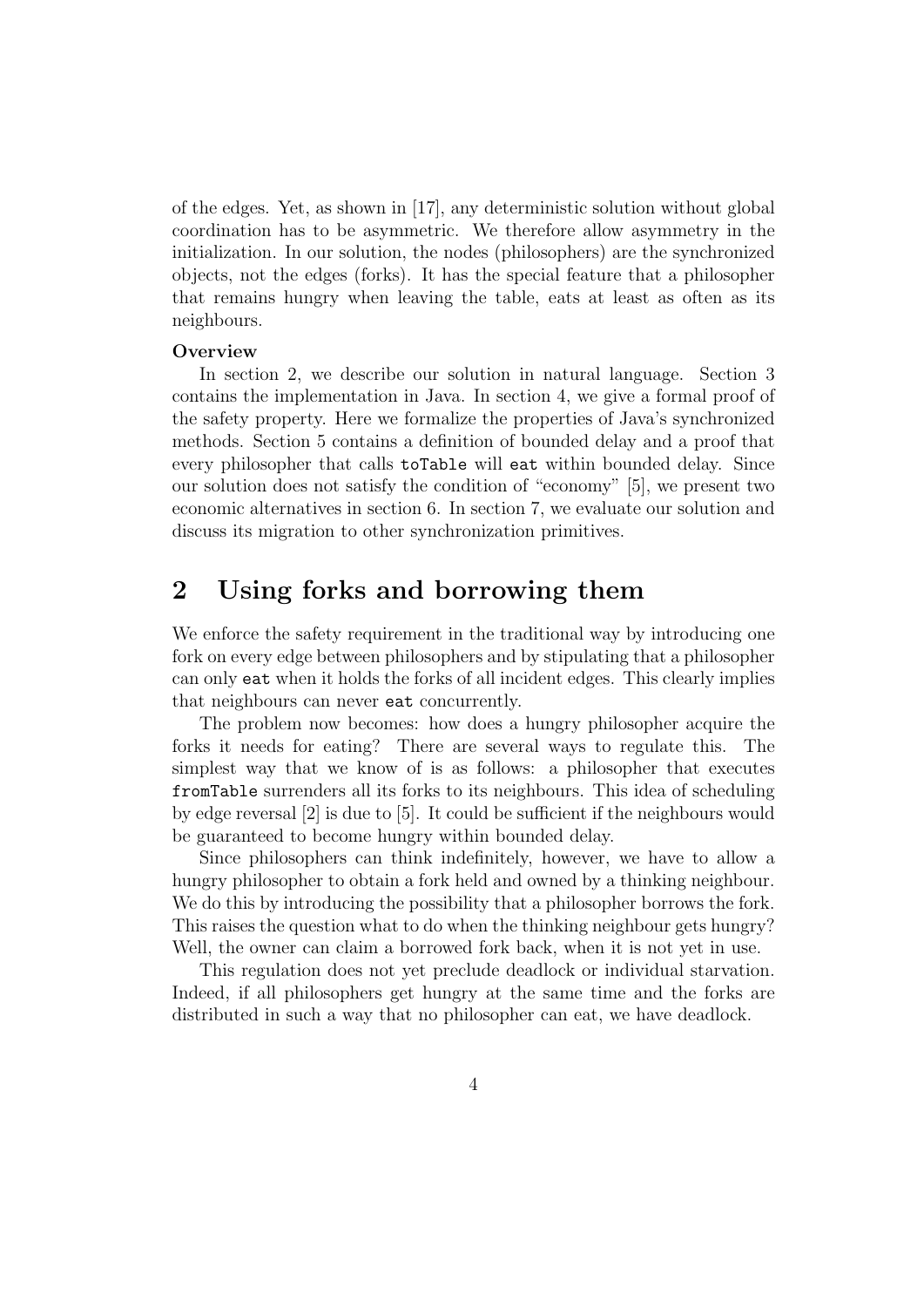We have to break the symmetry and introduce priorities in some way. For this purpose, we introduce an integer ghost variable level for each philosopher, with the invariant that neighboring philosophers always have different levels and that the lower level philosopher always owns the fork. This can be initialized easily. Whenever a philosopher executes fromTable and surrenders its forks to its neighbours, it sets its level to  $M + 1$  where M is the maximum level of its neighbours. This clearly preserves the invariant.

Let us now show that this precludes individual starvation and hence, a forteriori, deadlock. A philosopher is regarded as hungry when it is not thinking. We have to prove that all hungry philosphers eventually eat and start thinking again. For a hungry philosopher, we therefore count the number of its predecessors, i.e., the number of philosophers with lower levels.

A hungry philosopher without hungry predecessors can borrow all missing forks from its thinking neighbours and can then eat and depart. If however before it starts eating, the owner of one of its borrowed forks claims it back, that is a hungry predecessor.

It follows that, for every hungry philosopher, some hungry predecessor will eat and depart within bounded delay. In other words, the number of predecessors decrements within bounded delay. Since the number of philosophers is bounded, a hungry philosopher will eat within bounded delay.

This idea is a variation of the idea of a directed graph as used in [5]. No central coordination is needed and all philosophers and edges are treated in the same way. The only asymmetry is in the initialization. Our solution is a simplification of the one of [5, 6] in that we do not encode the fork requests in the data structure. Note that the levels are ghost variables that are absent from the implementation and only occur in the proof of progress.

## 3 An implementation with Java threads

The language Java offers the possibility to declare methods as synchronized. When one thread enters a synchronized method, Java guarantees that, before it has finished, no other thread can execute any synchronized method on the same object.

Java also offers primitives for thread suspension. When a thread calls wait inside a synchronized method of an object, it is deactivated and put into the waiting queue associated with the object. Threads waiting in the queue of an object can be awakened by calls of notify and notifyAll for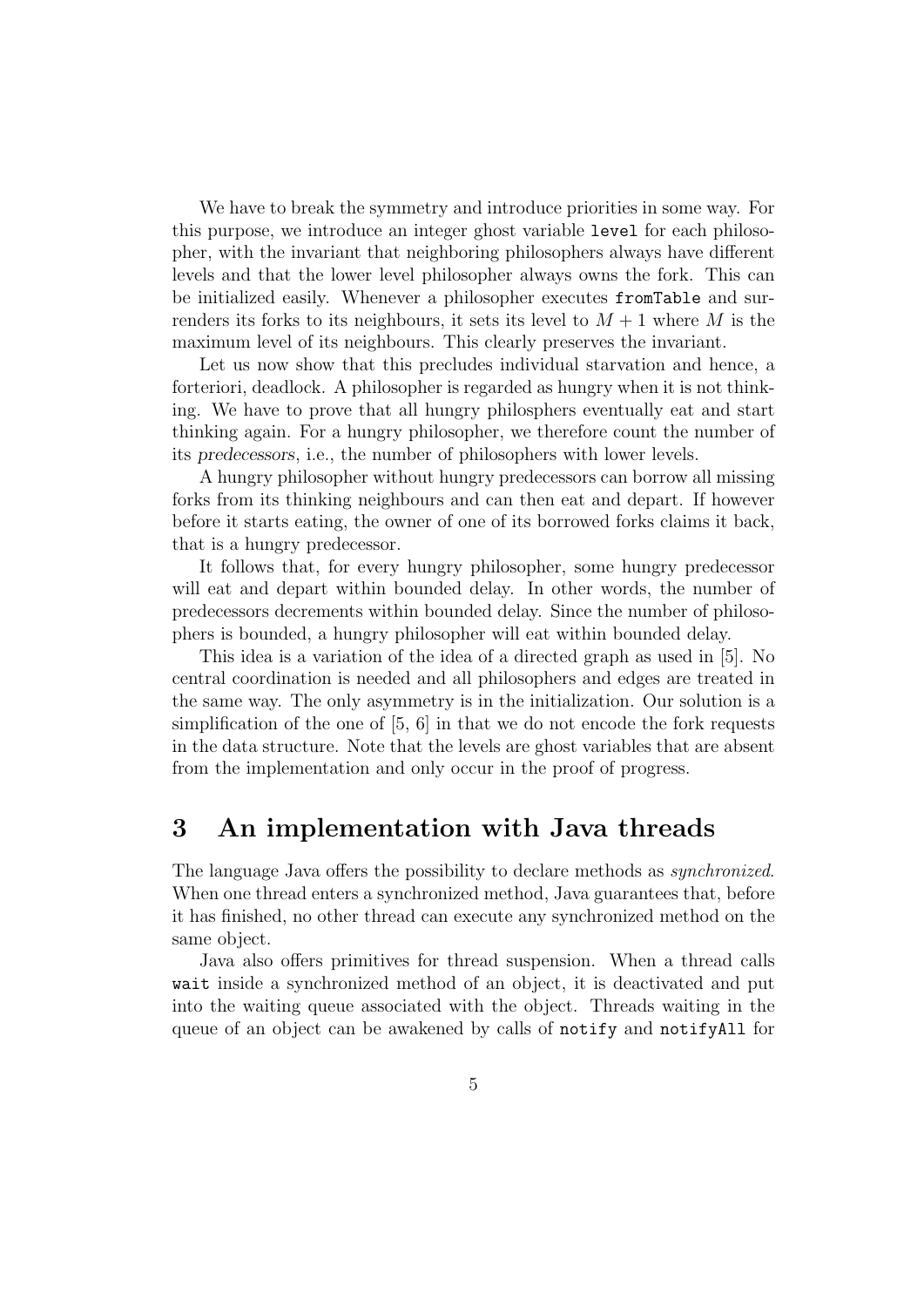this object. The call of notify awakens precisely one waiting thread (if one exists), whereas notifyAll awakens all threads waiting at the object.

The first step for implementing the dining philosophers in Java is to decide upon the synchronization. The main synchronization point is when a philosopher holds all forks but a neighbour who owns a fork claims it back. The philosopher can then decide to start eating or to yield the fork. In order to start eating, the philosopher must have a synchronized overview of its forks. We therefore decide that the philosophers form the synchronized objects, not the forks.

We construct a class Philosopher that extends Thread. We give it an integer instance variable self, an array of neighbours nhb of length degree, and an array phil to hold the philosophers. We introduce a method missingFork that, if possible, returns a number mf of a missing fork in the list of neighbours of the philosopher. If so, nhb[mf] is the number of that philosopher and phil[nhb[mf]] is the corresponding philosopher object. The result equals degree when there is no missing fork.

We provide every philosopher with two boolean instance variables hungry and eating. Command toTable is now refined as

```
setHungry () ;
while ((mf = missingFork()) < degree)phil[nhb[mf]].yieldForkTo(self) ;
```
where setHungry is a synchronized method that only sets hungry to true and where yieldForkTo is a method to yield a fork to a neighbour philosopher.

The method missingFork performs a linear search for a missing fork and set eating true when all forks are present.

|    | synchronized int missingFork () {                       |
|----|---------------------------------------------------------|
| 10 | int $mf = 0$ ;                                          |
| 11 | while $(mf < degree \& gr.holds(self, nhb[mf])) mf++ ;$ |
| 12 | if $(mf == degree)$ eating = true;                      |
| 13 | return mf;                                              |
|    |                                                         |

The graph object  $gr$  keeps the administration of the forks: holds $(g, r)$  says whether q holds the fork on the edge between q and r. Similarly,  $own(q,r)$ says whether q is the owner of the fork on the edge between q and  $r$ . The object gr has methods move and give to transfer forks and ownership: the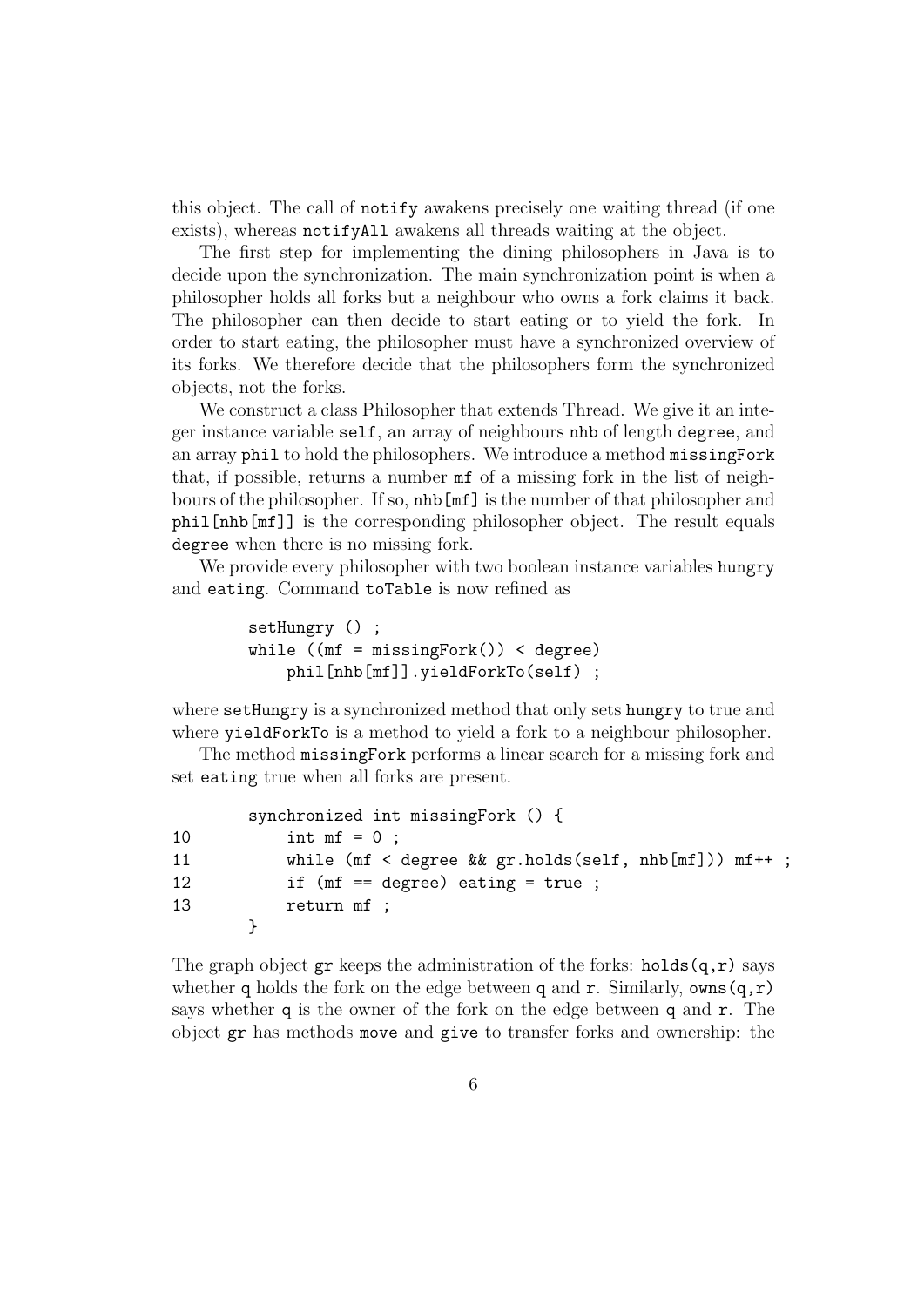call of move $(q,r)$  makes r the holder of the fork between q and r, whereas give $(q, r)$  makes r the owner of the fork between q and r.

A philosopher may begin to eat when it holds all forks, but an eating philosopher must keep its forks. We have therefore declared missingFork to be synchronized and we have let it set eating to true when the philosopher holds all forks.

A philosopher that holds a fork, does not yield it to a neighbour when it is eating or when it is hungry and owns the fork. Otherwise it can transfer the fork.

|    | synchronized void yieldForkTo (int ph) {     |
|----|----------------------------------------------|
| 20 | if (eating $  $ hungry && gr.owns(self, ph)) |
| 21 | WATT                                         |
| 22 | else $gr.move(self, ph)$ ;                   |
|    |                                              |

Here, WAIT stands for the try-wait-catch clause in Java. Note that yieldForkTo is called in a state where it is not guaranteed that self holds the fork. Indeed, it may well be that after completion of missingFork the holder of the fork departs from the table and yields the fork before yieldForkTo is called.

A philosopher that departs from the table, resets eating and hungry and surrenders its forks with ownership to its neighbours. It also notifies the neighbours that may be waiting for its departure.

|    | synchronized void fromTable() {              |
|----|----------------------------------------------|
| 30 | eating $=$ false;                            |
| 31 | hungry = $false$ ;                           |
| 32 | for (int $k = 0$ ; $k < deg$ ree ; $k +$ ) { |
| 33 | $gr.move(self, nhb[k])$ ;                    |
| 34 | $gr.give(self, nhb[k])$ ;                    |
|    |                                              |
| 35 | $notifyAll()$ ;                              |
|    |                                              |

The four synchronized methods described above are the only synchronized methods in the system. In particular, we do not assume any synchronization in the administrative object gr. This is allowed since the methods move and give are always called by a synchronized method and moves forks or ownership away from the synchronized object.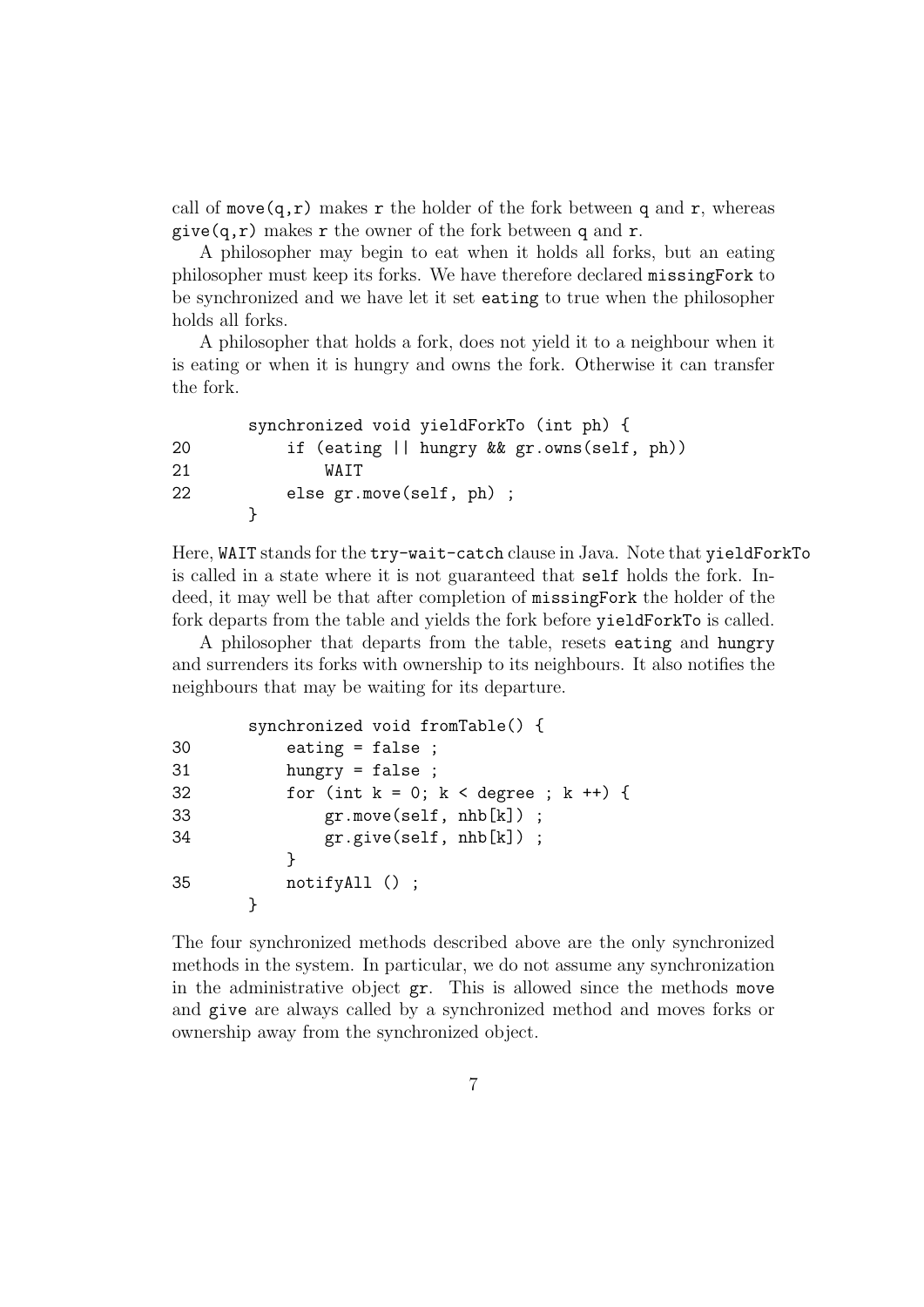Let us finally consider what happens with greedy philosophers. A philosopher  $p$  is called greedy when it remains hungry in from Table and skips the next thinking period. In that case, its neighbours can only eat when they own the fork shared with  $p$ . They can therefore eat at most once before having to give priority to p. It follows that a greedy philosopher eats at least as often as its neighbours. In particular, greedy neighbours eat alternatingly.

### 4 The verification of the implementation

The safety property we have to prove is that neighbours never eat concurrently. We use q and r as free variables that range over philosophers (threads). We write  $f(q, r)$  to indicate the thread that holds the fork on the edge between q and r. The instance variables of thread q are prefixed with  $q$ . We write  $Nhb(q)$  for the set of neighbours of q. Since the graph is undirected, we have  $r \in Nhb(q)$  iff  $q \in Nhb(r)$ . Array q.nhb is an enumeration of  $Nhb(q)$ .

Now safety is expressed by the requirement that an eating philosopher holds all incident forks:

(Safety) q at eat  $\wedge$   $r \in Nhb(q) \Rightarrow f(q,r) = q$ .

This predicate follows from

(J0) q at eat  $\Rightarrow$  q eating, (J1) q.eating  $\wedge$   $0 \leq i < q$ .degree  $\Rightarrow$   $f(q, q.nhb[i]) = q$ .

In order to reason about the synchronized methods, we write  $syn(q)$  to denote the set of objects of which thread  $q$  is in synchronized methods. Java guarantees the general invariant

$$
(Syn) \t syn(q) \cap syn(r) \neq \emptyset \Rightarrow q = r .
$$

For the present algorithm,  $syn(q)$  always contains at most one object, which is a philosopher. We have  $syn(q) = \{q\}$  if and only if q is in setHungry, missingFork, or fromTable, and  $syn(q) = \{r\}$  with  $r \neq q$  if and only if q is in yieldForkTo and r is the object that  $q$  denotes by phil[nhb[mb]].

Predicate (J0) is an invariant since q.missingFork sets q.eating true whenever it returns  $q$ . degree.

Preservation of (J1) is harder to prove. It is convenient to use the line numbers in the methods as locations. Predicate (J1) is threatened only by the assignment to eating in line 12 and by the assignments to forks in lines 22 and 33. Preservation of (J2) at 12 follows from the new postulate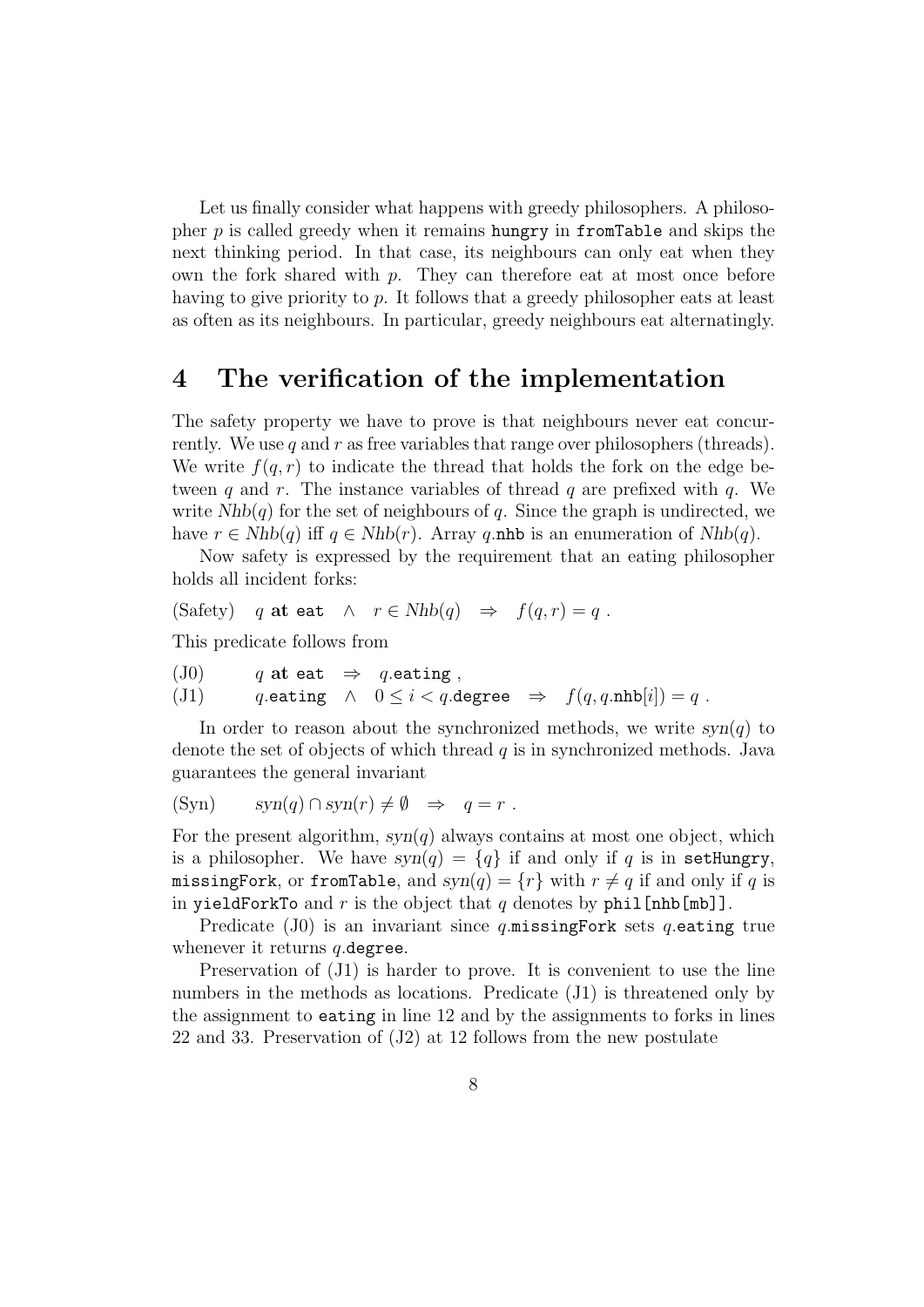(J2)  $q \text{ in } \{11, 12\} \quad \land \quad 0 \leq i < q.\text{mf } \Rightarrow f(q, q.\text{nhb}[i]) = q.$ 

We now show that the fork assignments in 33 preserve (J1) and (J2). A fork assignment in 33 by a process  $p \neq q$  preserves (J1) and (J2) since the fork stays on its edge and the assignment sets the fork to a value  $\neq p$ . The fork assignments in 33 by process q itself preserve (J1) and (J2) since q eating is false again and  $q$  is not at 11 or 12.

In order to show that the fork assignment in 22 preserves  $(J1)$  and  $(J2)$ , we postulate the additional invariant that, when thread  $p$  executes line 22, the corresponding synchronized object is not eating:

(J3) p at 22  $\land r \in \text{syn}(p) \Rightarrow \neg r.\text{eating}$ .

Now, if p executes 22 with  $p = q$ .nhb[i] and  $f(q, p) = q$ , the fork is moved to  $syn(p)$ .ph = p.self. This threatens (J1) and (J2) only when  $syn(p) = \{q\}.$ Now (J3) implies  $\neg q$  eating, so that (J1) is preserved. On the other hand, (Syn) implies that q cannot be at 11 or 12, so that  $(J2)$  is preserved.

Predicate (J3) is invariant because of the test in 20, the invariant (Syn), and the fact that q eating is modified only by synchronized methods of  $q$ itself. This concludes the proof of safety.

# 5 Proof of progress

We first have to discuss the concept of bounded delay. This term goes back to [9] and its formalization to [13]. We use the following execution model. An execution is a sequence of (atomic) steps taken by the threads. A step can be various things: a test, an assignment, the entering of, or exiting from a method call, etc. It can also be a skip (no-op) when the thread is disabled. A thread is disabled when it has called WAIT and also when it needs to enter a synchronized method that is held by another thread.

A round is an execution in which every thread takes at least one step (possibly a skip). An execution has delay at least  $k$  if it is a concatenation of k rounds. If P and Q are assertions about the state of the system, we say that P leads to Q within bounded delay (notation  $P \circ \rightarrow Q$ ) if there is a number  $k$  such that every execution of delay at least  $k$  that starts in a state where P holds contains a state where Q holds.

This models the informal notion of bounded delay if we assume that the threads are scheduled preemptively in round robin fashion with a fixed time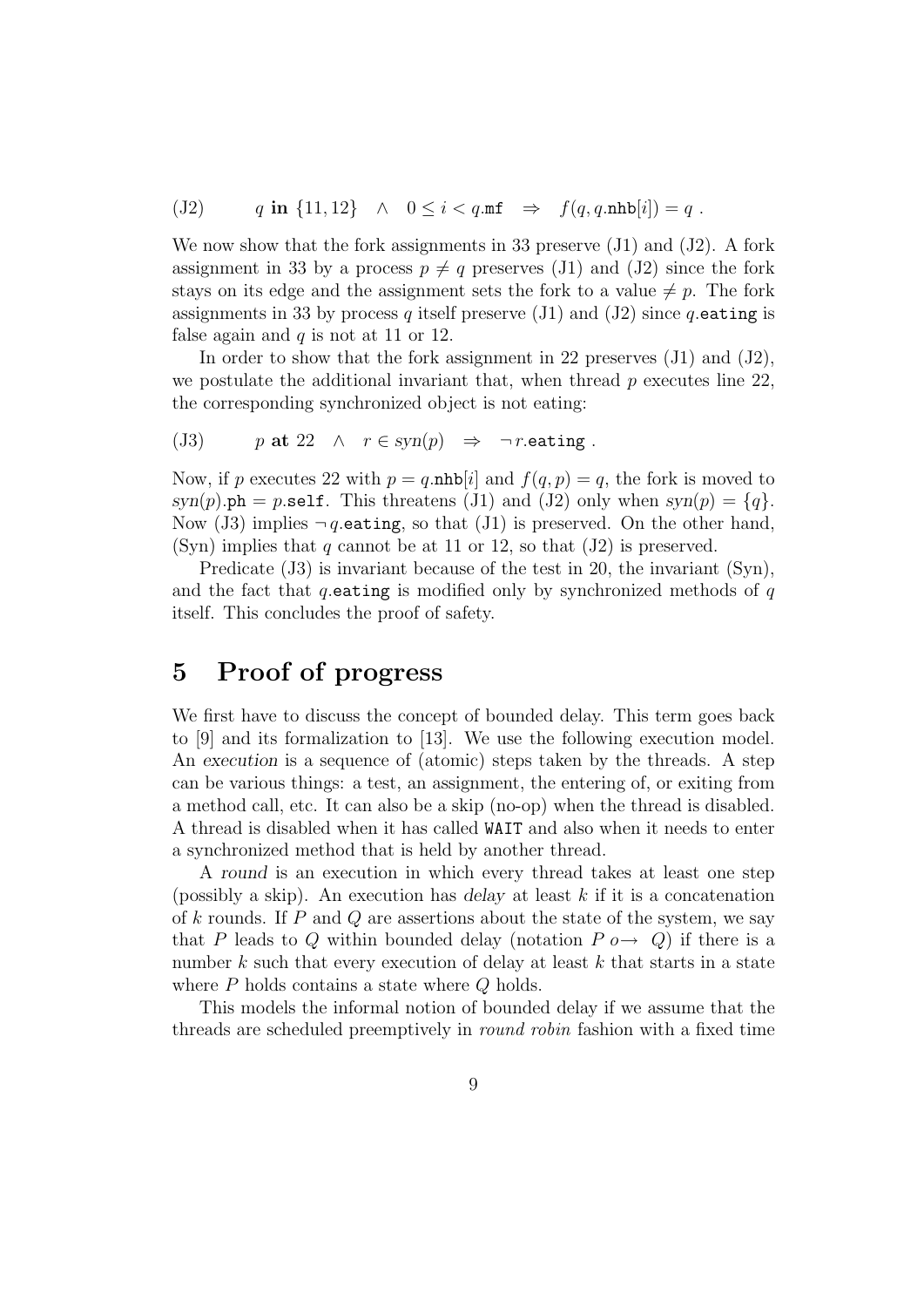quantum, say  $\tau$ , which includes the time needed for thread switching. For, in that case, every execution that lasts longer than  $k \cdot N \cdot \tau$  contains at least k rounds. In principle, this idea can be used for real-time applications.

For the dining philosophers, we assume that eat always terminates within bounded delay, but think need not do so. The progress assertion to be proved is that all calls of toTable and fromTable terminate within bounded delay.

For this purpose, we first have to show that a thread can execute setHungry within bounded delay. A thread q can only be kept from its own synchronized methods by another thread  $r$  that occupies a synchronized method of q. This only happens when r calls q to yield a fork. When q has yielded all its forks, it cannot be kept from declaring itself hungry. It follows that  $q$  can enter setHungry within bounded delay.

We now have to show that a thread that has set itself to hungry cannot be kept from calling its synchronized methods. For this purpose, we first observe that, during a hungry period, a thread calls at most three times yieldForkTo for every edge: once to borrow the fork when it does not own it, once to wait to become the owner, and once to claim a borrowed fork back.

It follows that, for each serving, a philosopher does only a bounded number of synchronized method calls. The neighbours of a hungry philosopher  $q$ can therefore do only a bounded number of synchronized method calls before they have to give priority to q and to start waiting. This shows that a hungry philosopher can do each of its synchronized calls within bounded delay.

We now formalize that every eating philosopher surrenders its forks within bounded delay:

(Yield) q.eating  $\wedge$   $r \in Nhb(q)$   $\omega \rightarrow$   $H(r, q)$ ,

where  $H(r, q)$  means that r holds the fork between q and r and is its owner. We also need that a hungry philosopher never surrenders its own forks:

(Keep) q.hungry  $\wedge$   $H(q,r)$   $\triangleright$   $H(q,r)$ .

Here, we write  $P > Q$  to mean that, if a step is taken in a state where predicate P holds, the resulting state satisfies predicate Q.

We finally have to show that the fork transfers in 22 are done according to the rules of section 2 and that a waiting philosopher will be notified within bounded delay.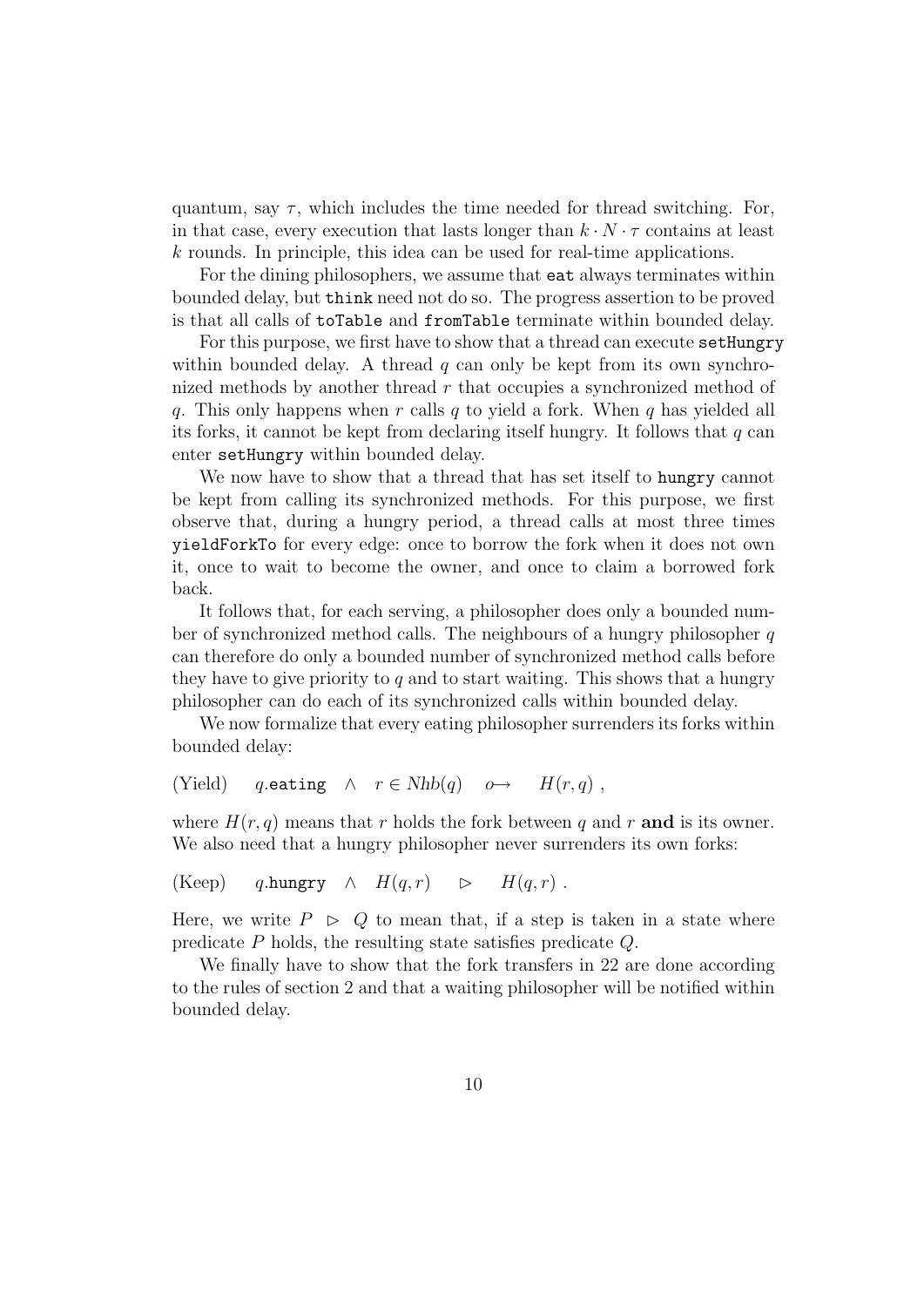As above, we write  $own(q, r)$  to indicate that q is the owner of the fork between q and r. Since the methods setHungry and from Table are declared synchronized, it follows from (Syn) that we have the invariants

(J4)  $q \in syn(r) \land r$  at 22  $\land q.$ hungry  $\Rightarrow \neg owns(q, r)$ , (J5)  $q \in syn(r) \land r$  at  $21 \land \neg q$  eating  $\Rightarrow q$  hungry  $\land \text{own}(q, r)$ .

In words, if thread r is visiting q at 22 and q is hungry, then q does not own the fork. If thread r is visiting q at 21 and q is not eating, then q is hungry and owns the fork.

Predicate (J4) expresses that the fork transfer in 22 is done according to the rules of section 2: the object  $q$  must yield the fork. Predicate (J5) implies that a thread  $r$  only starts waiting because of an eating neighbour or a hungry predecessor. In either case, the waiting thread will get the corresponding fork and will be notified within bounded delay. In the second case, this is proved by induction over the number of predecessors.

# 6 Economical variations

The above solution has the property that a permanently thinking philosopher may have to yield forks infinitely often. This is not allowed by the so-called economical condition in [5]. We first propose the following remedy: a philosopher that leaves the table does not surrender its forks to its neighbours, but only surrenders the ownership. So, we just remove line 33. This modification is almost correct. Indeed, section 4 can be retained and, in section 5, only property (Yield) fails.

Nevertheless, progress can fail as follows. A hungry philosopher that owns all needed forks but does not hold them, can be scheduled to claim them always from an eating neighbour, which always fails. Yet, under the assumption of strong fairness, one can argue that every hungry philosopher will eat eventually in this solution. For, if a philosopher stays hungry indefinitely, there are infinitely many steps where it can effectively claim a missing fork. So, according to strong fairness, it obtains all missing forks.

Since we aim at bounded delay, we develop another alternative solution. A philosopher that leaves the table only tranfers the fork when its neighbour is hungry. This means that line 33 in fromTable is replaced by

```
33 if (phil[nhb[k]].getHungry())
           gr.move(self, nhb[k]) ;
```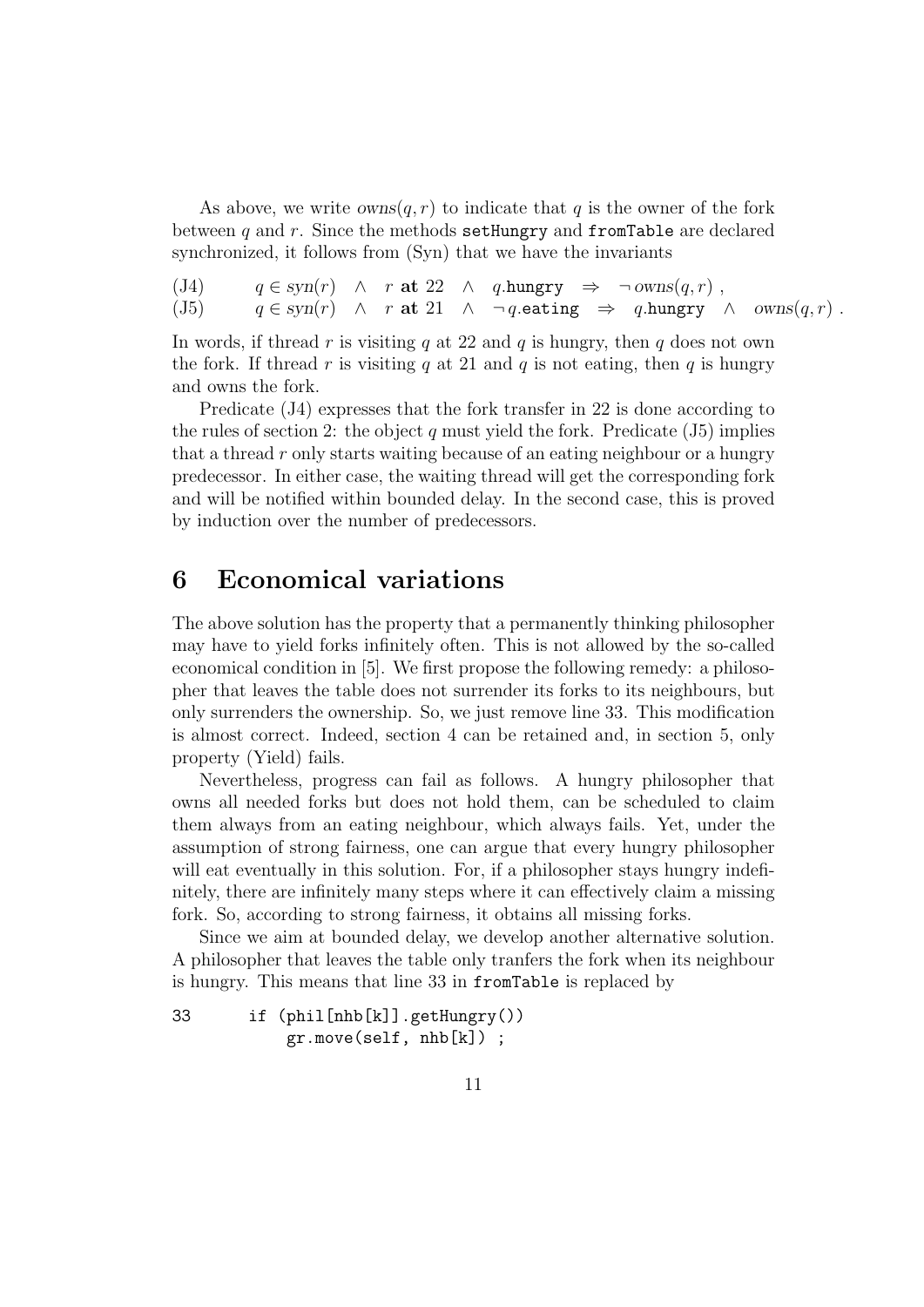Here, getHungry is the get method of the instance variable hungry.

If getHungry is synchronized, a thread that needs to set itself hungry may be delayed indefinitely because every time it is scheduled, some neighbour is calling getHungry and holds the lock. So then, again, progress would only hold under strong fairness.

We therefore let getHungry be unsynchronized. This has the effect that a call of getHungry while the neighbour is not in setHungry yields the latest value written, whereas a call of getHungry while the neighbour is in setHungry may yield an arbitrary boolean value. Condition (Yield) is now weakened to

(Y) q.eating  $\wedge$   $r \in Nhb(q)$   $\wedge$  r.hungry  $o \rightarrow$   $H(r, q)$ ,

but this is enough to prove that every hungry philosopher eats within bounded delay.

We implemented the program of section 3 and the two alternatives and tried to measure the maximal delays for hungry philosophers. It appears that the three programs have roughly the same performance and that the main reason for variation is the activity of other processes. So, in this case, Java thread scheduling seems to support strong fairness.

# 7 Evaluation

What about progress of the field since the proposal of the dining philosophers in 1971? Perhaps the most striking matter of progress is the availability and quality of thread packages and thread supporting languages like Java. A second point is the Java monitor with its clear semantics. Our three solutions of the problem are clear simplifications of the solution of [5] and thus form a significant contribution since simplicity is an important objective in computer science. A distinctive feature of our solution is that the threads reside in synchronized objects whereas the resources (the forks) remain unsynchronized. Another point is that a philosopher that remains hungry when leaving the table, eats at least as often as its neighbours.

Other striking improvements since 1971 are the invention of object orientation and the development of formal methods. In our example, the main point of object orientation is the Java monitor. As a methodology, object orientation mainly serves to ask the question whether the philosophers or the forks must be synchronized. With respect to formal methods, it is now known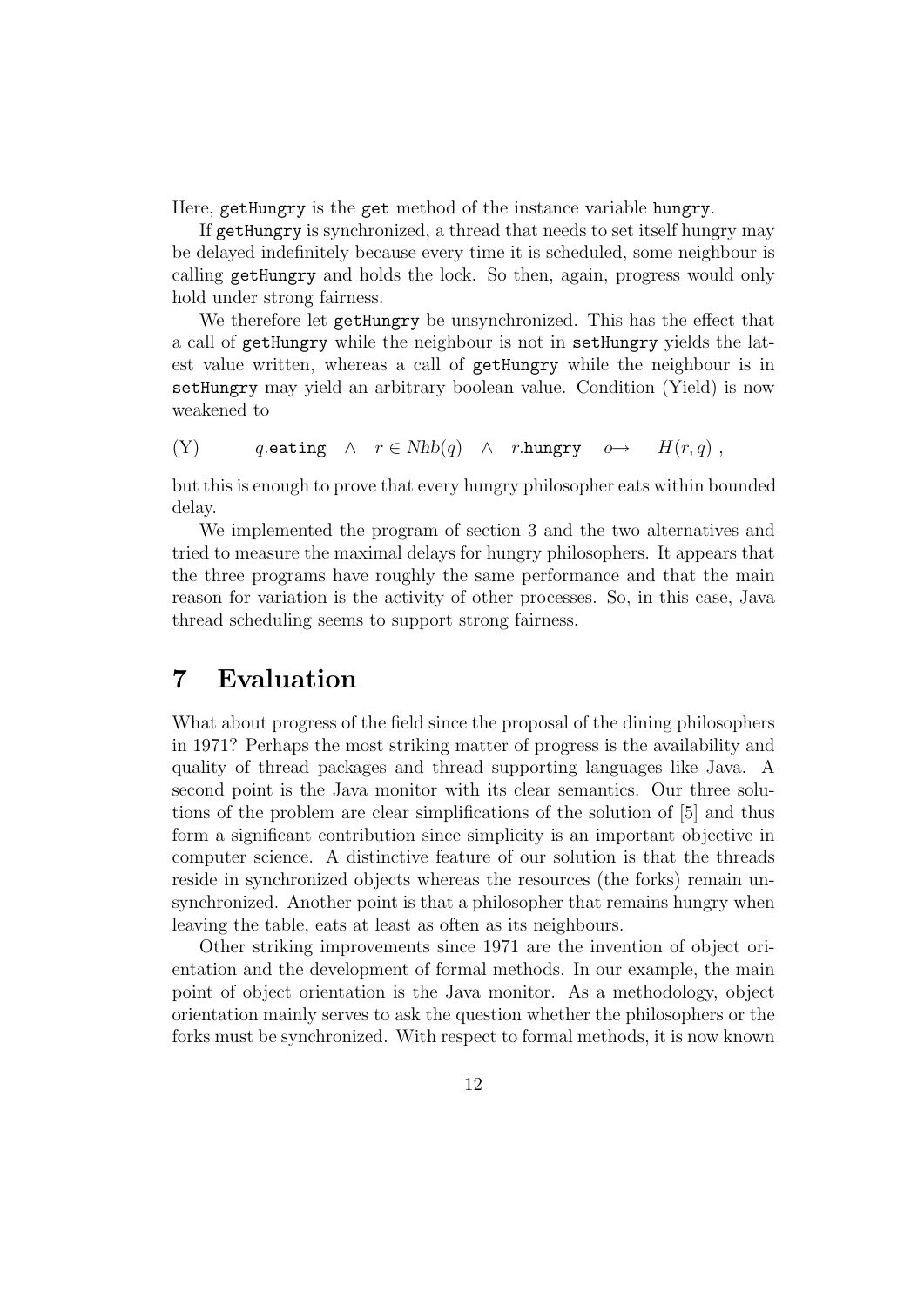what can be asserted about concurrent algorithms and there are methods to prove such assertions. Above we gave a rather formal proof of safety, whereas the formal progress assertion was proved less formally.

It is easy to translate the algorithm into the primitives for POSIX threads, cf. [4]. Indeed, translating back and forth between Java threads and pthreads helped us in developing the proof of the algorithm. The fact that the queues of the condition variables of pthreads are leaky, cf. [4], is harmless for safety since yieldForkTo is called in a repetition. It threatens the progress argument, however, for it allows that, during a hungry period, a thread may call yieldForkTo more than three times. Since spurious wakeups are supposed to occur only sporadically, this should not be a problem.

Since condition variables can be implemented with semaphores, our algorithm can also be implemented with semaphores, but we do not know of any illuminating shortcuts.

In our favorite design method for concurrent algorithms, the threads are first synchronized by means of atomic commands of the form  $\langle$  await B then S  $\rangle$ , which specify to wait until predicate  $B$  holds and then to execute command S without interference, cf. [1]. To our surprize it turns out that this more abstract synchronization statement is hardly useful for the algorithm presented here.

Possibilities for future research are a mechanical verification of soundness and progress and a generalization to arbitrary resource allocation. We have set the first steps for mechanical verification: the prelude used for the verification of Peterson's algorithm [12] has been extended to Java threads. Even more promising is the possibility to extend the algorithm to the general problem of agents that occasionaly need resources for critical activities, e.g., cf. [2].

# References

- [1] Apt, K.R., Olderog, E.-R.: Verification of Sequential and Concurrent Programs. Springer V. 1991.
- [2] Barbosa, V.C., Benevides, M.R.F., Oliveira Filho, A.L.: A priority dynamics for generalized drinking philosophers. Information Processing Letters 79 (2001) 189–195.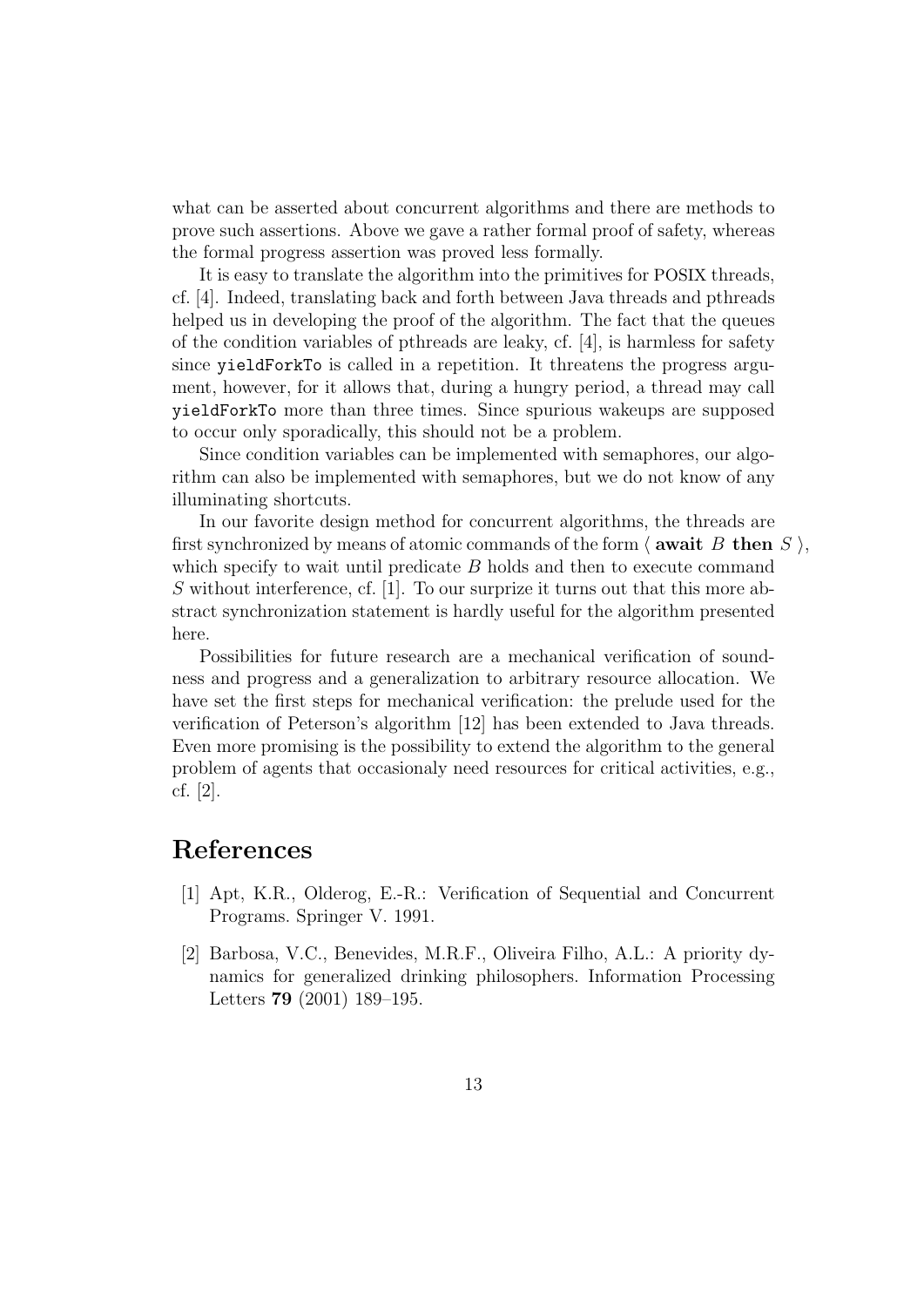- [3] Brinch Hansen, P.: The programming language Concurrent Pascal. IEEE Trans. on Software Engineering, SE-1 (1975) 199–207.
- [4] Butenhof, D.R.: Programming with POSIX Threads. Addison-Wesley 1997.
- [5] Chandy, K.M., Misra, J.: The drinking philosophers problem. ACM TOPLAS 6 (1984) 632–646.
- [6] Chandy, K.M., Misra, J.: Parallel Program Design, A Foundation. Addison–Wesley, 1988.
- [7] Dijkstra, E.W.: Co-operating sequential processes. In: F. Genuys (ed.): Programming Languages (NATO Advanced Study Institute). Academic Press, London etc. 1968, pp. 43–112.
- [8] Dijkstra, E.W.: Hierarchical Ordering of Sequential Processes. Acta Informatica 1 (1971) 115–138.
- [9] Dijkstra, E.W.: A class of allocation strategies inducing bounded delays only. EWD 319 (1971). See www.cs.utexas.edu/users/EWD/.
- [10] Dijkstra, E.W.: Two starvation free solutions to a general exclusion problem. EWD 625 (1978). See www.cs.utexas.edu/users/EWD/.
- [11] Francez, N.: Fairness. Springer V, 1986.
- [12] Hesselink, W.H.: Theories for mechanical proofs of imperative programs. Formal Aspects of Computing 9 (1997) 448–468.
- [13] Hesselink, W.H.: Progress under bounded fairness. Distrib Comput 12 (1999) 197–207.
- [14] Hoare, C.A.R.: Monitors, an operating system structuring concept. Commun. of the ACM 17 (1974) 549–557; Erratum in Commun. of the ACM 18 (1975) 95.
- [15] Hoare, C.A.R.: Communicating Sequential Processes. Prentice Hall int., 1985.
- [16] Lamport, L.: The temporal logic of actions. ACM Trans. on Programming Languages and Systems 16 (1994) 872–923.